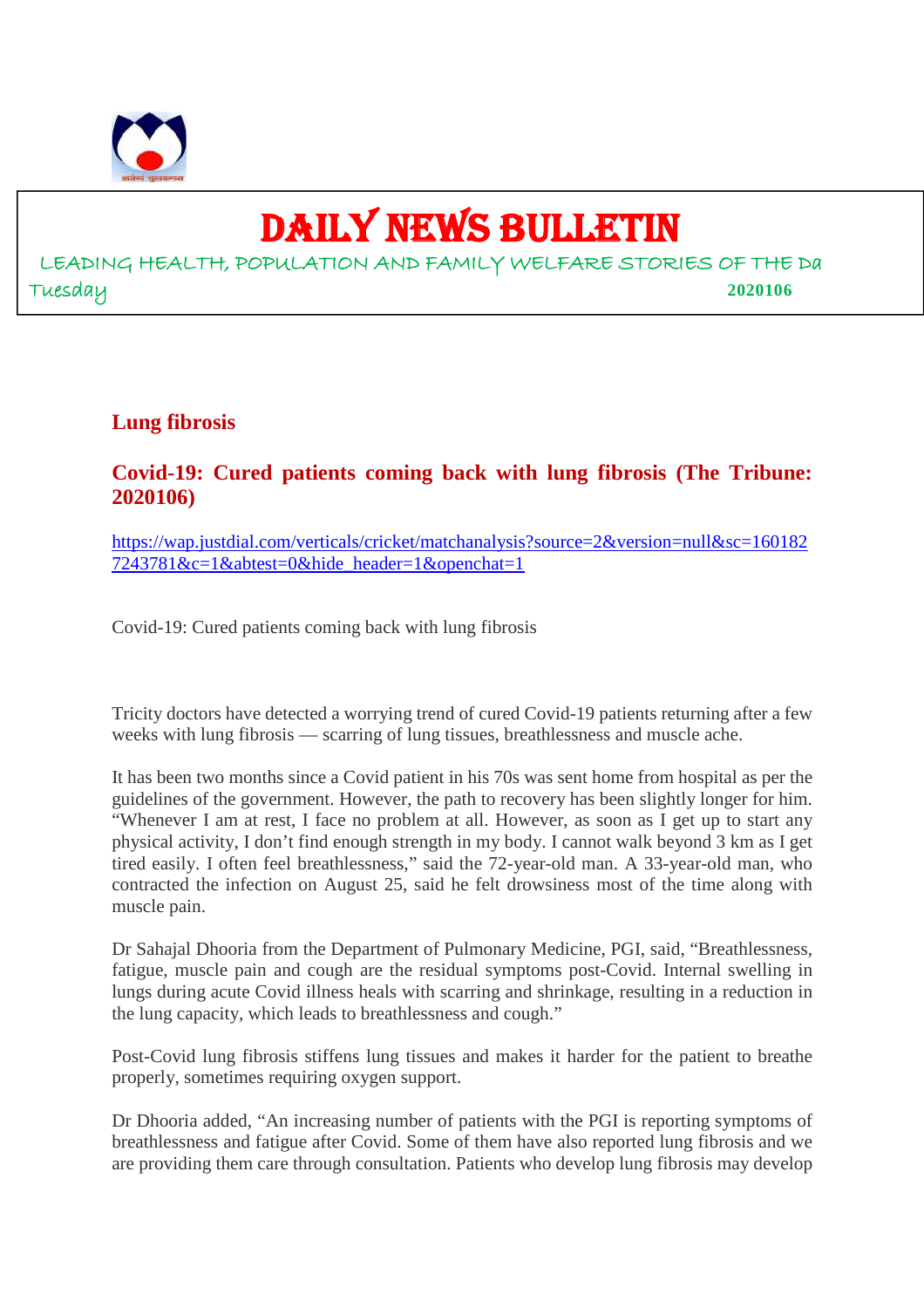shortness of breath for a long time. Hence, it is important to identify such patients and treat early. Around two in 10 hospitalised patients on oxygen may develop this complication."

"Correct management during acute Covid illness is important. The exact factors are unknown. Patients who show signs of post-Covid diffuse lung disease (lung fibrosis) might need prolonged treatment with certain drugs such as steroids and antifibrotic medicines," said Dr Dhooria.

Dr Amit Mandal, Director, Pulmonology, Sleep and Critical Care, Fortis Hospital, Mohali, said, "We have seen patients complaining of body aches, lethargy, breathlessness and inability to perform a certain task at the same level at which the body used to perform. These are the most common post-Covid symptoms. Any viral illness triggers some weakness in which patients experience a lack of energy. If someone is used to working an entire day, the person may not be able to work after an hour post-Covid."

Dr Mandal said, "Some of our patients who had severe lung involvement during the Covid-19 illness are now dealing with lung fibrosis. Such patients are going with additional oxygen support to their homes. Patients who are diabetic are facing fluctuating blood sugar levels after discharge. This is so because Covid-19 patients are required to be treated with steroids. These medications are stepped down gradually over a period of time. With stepping down of steroids, blood sugar levels also fluctuate. "We have been so overworked with the pandemic that managing post-Covid care has been a challenge across the country. We are trying to call our patients after three weeks for a follow-up," added Dr Mandal.

#### **WHO:**

#### **WHO: 10 pc of world's people may have been infected with coronavirus (The Tribune: 2020106)**

https://www.tribuneindia.com/news/health/who-10-pc-of-worlds-people-may-have-beeninfected-with-coronavirus-151406

Experts have long said that the number of confirmed cases greatly underestimates the true figure

WHO: 10 pc of world's people may have been infected with coronavirus Photo for representation. Reuters file

The head of emergencies at the World Health Organisation said on Monday that its "best estimates" indicated that roughly one in 10 people worldwide might have been infected by the coronavirus — more than 20 times the number of confirmed cases — and warned of a difficult period ahead.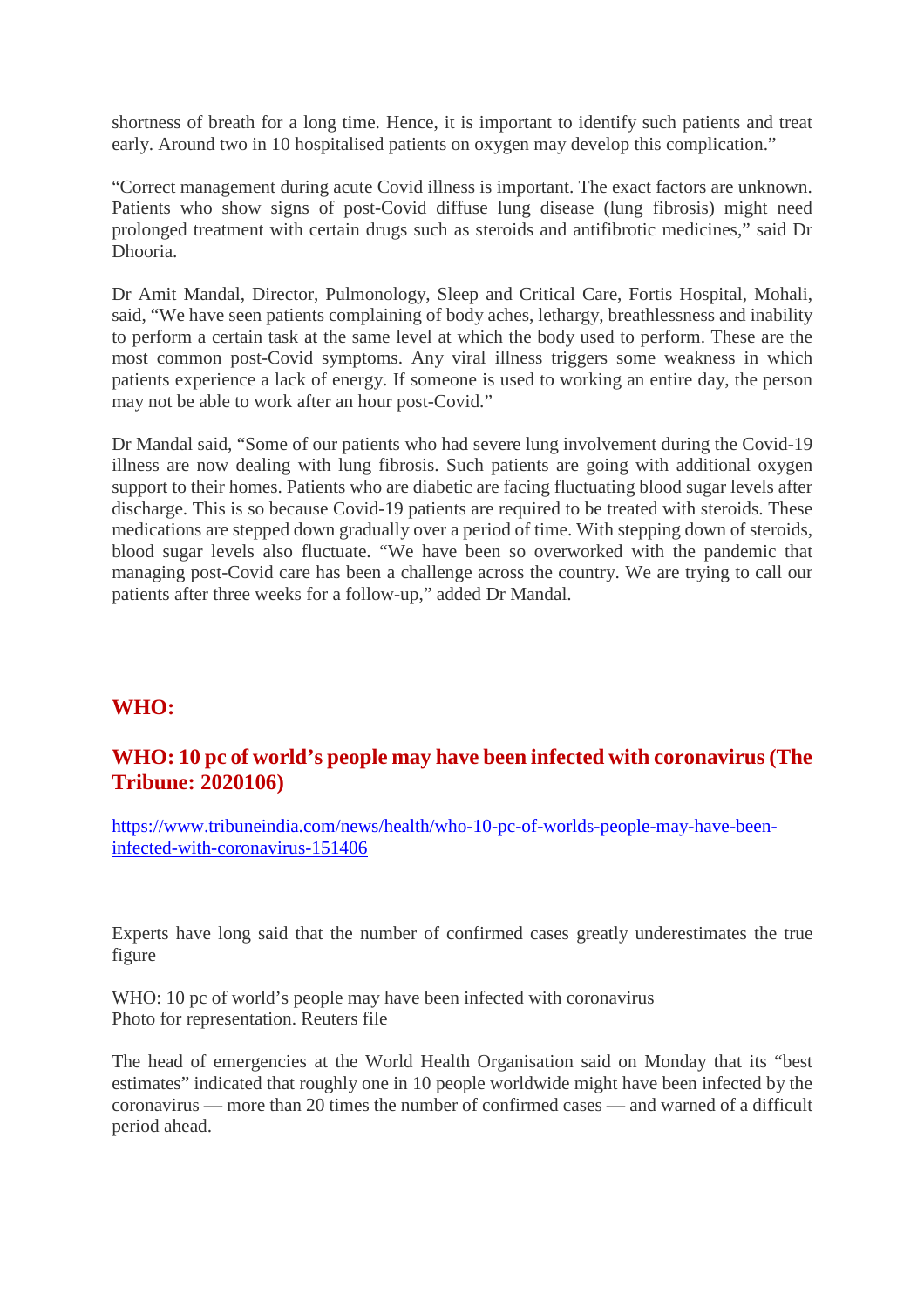Dr Michael Ryan, speaking to a special session of the WHO's 34-member executive board focusing on COVID-19, said the figures vary from urban to rural, and between different groups, but that ultimately it means "the vast majority of the world remains at risk."

He said the pandemic would continue to evolve but that tools exist to suppress transmission and save lives.

"Many deaths have been averted and many more lives can be protected," Ryan said. He was flanked by his boss, WHO Director-General Tedros Adhanom Ghebreyesus, who minutes earlier led a moment of silence to honour victims as well as a round of applause for the health workers who have strived to save them.

Ryan said southeast Asia faced a surge in cases, Europe and the eastern Mediterranean were seeing an increase in deaths, while the situations in Africa and the Western Pacific were "rather more positive".

"Our current best estimates tell us that about 10 per cent of the global population may have been infected by this virus," Ryan told attendees from member governments who make up the executive board and provide much of its funding.

The estimate — which would amount to more than 760 million people based on a current world population of about 7.6 billion — far outstrips the number of confirmed cases as tallied by both WHO and Johns Hopkins University, now more than 35 million worldwide.

Experts have long said that the number of confirmed cases greatly underestimates the true figure.

The comments came during a special session of the executive board to consider the follow-up to its previous meeting, in May, that passed a resolution to look into the world's — and WHO's — response to the pandemic. Ryan warned that the world was "now heading into a difficult period. The disease continues to spread. It is on the rise in many parts of the world". AP

#### **Hepatitis C virus discovery**

#### **3 win Nobel medicine award for hepatitis C virus discovery (The Tribune: 2020106)**

https://www.tribuneindia.com/news/health/3-win-nobel-medicine-award-for-hepatitis-cvirus-discovery-151374

World Health Organisation estimates there are over 70 million cases of hepatitis worldwide and 400,000 deaths each year.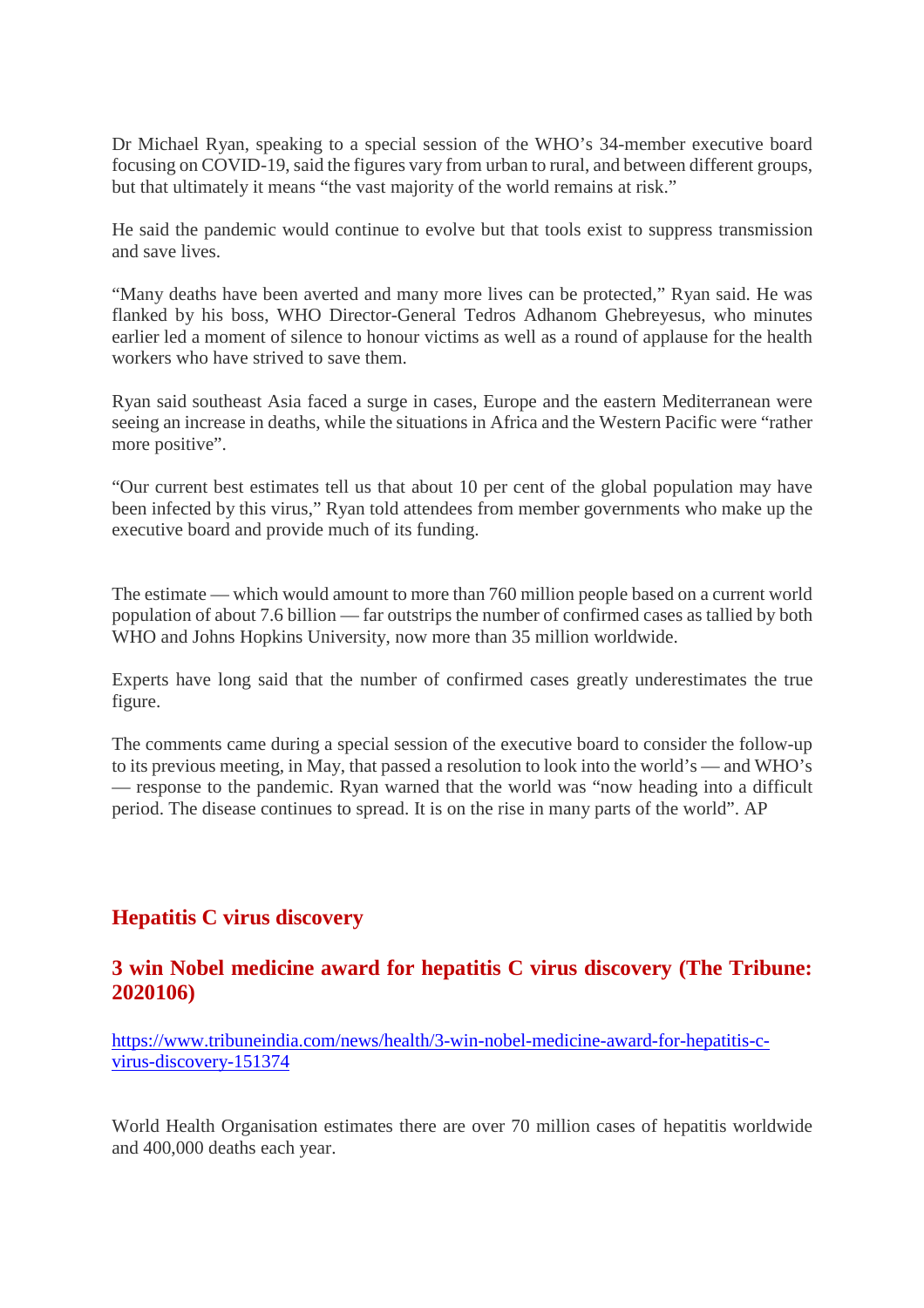3 win Nobel medicine award for hepatitis C virus discovery

Americans Harvey J Alter and Charles M Rice, and British scientist Michael Houghton were awarded the Nobel Price for Medicine. Image: Twitter/@NobelPrize

Americans Harvey J Alter and Charles M Rice, and British scientist Michael Houghton were awarded the Nobel Price for Medicine or Physiology on Monday for the discovery of the hepatitis C virus.

The head of the Nobel Committee, Thomas Perlmann, announced the winners in Stockholm.

The World Health Organisation estimates there are over 70 million cases of hepatitis worldwide and 400,000 deaths each year. The disease is chronic and a major cause of liver inflammation and cancer.

The prestigious award comes with a gold medal and prize money of 10 million Swedish kronor (over \$1,118,000), courtesy of a bequest left 124 years ago by the prize's creator, Swedish inventor Alfred Nobel.

The medicine prize carried particular significance this year due to the coronavirus pandemic, which has highlighted the importance that medical research has for societies and economies around the world.

The award is the first of six prizes being announced through October 12. The other prizes are for outstanding work in the fields of physics, chemistry, literature, peace and economics. —AP

#### **Adolescents**

#### **Self-harm may be socially contagious among adolescents: Study (The Tribune: 2020106)**

https://www.tribuneindia.com/news/health/self-harm-may-be-socially-contagious-amongadolescents-study-151001

Communication is key, according to experts

Self-harm may be socially contagious among adolescents: Study

Self-injury—behaviours like cutting oneself without the intent to die—may be contagious among teenagers, who are more likely to harm themselves when they know someone who has, say researchers.

The study, published in the journal Acta Psychiatrica Scandinavica, used 2014 data collected from over 1,400 Ontario teenagers between the ages of 14-17.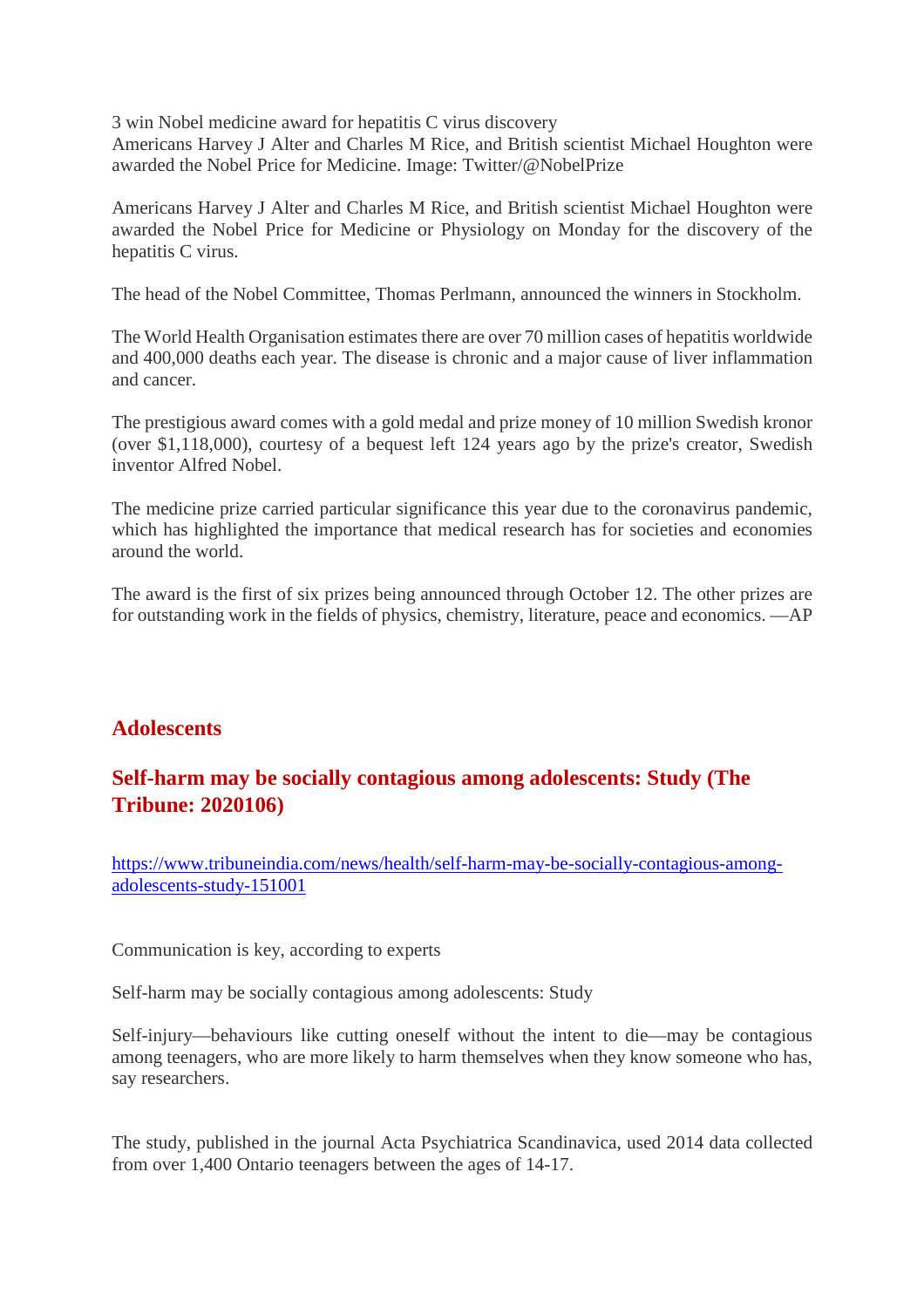The team focused on the answers to the question, "Has a friend of yours ever hurt themselves without the intention to die?"

A positive response saw the respondent two to three times as likely to answer 'Yes' to the question of whether they have thought about, or done, the same. These results are of concern, especially during the Covid-19 pandemic, because, apart from being a sign of acute distress, non-suicidal self-injury is a predictor of later suicidal behaviour and more widespread.

"Non-suicidal self-injury is much more common than suicide attempts—twice as common in this study—and many, many times more common than death by suicide," said study author Dr Ian Colman from University of Ottawa in Canada.

Dr Colman's study builds on previous research showing teens who are exposed to suicide among their peers are more than twice as likely to demonstrate suicidal behaviour or harbour suicidal thoughts than those who are not exposed.

This sort of communication of ideation and behaviour is a form of contagion, and its spread can be tracked by epidemiologists just as physically communicable diseases are studied.Knowing that suicide is made more likely by knowledge about someone else's suicide, societal measures have been put in place to protect vulnerable populations from exposure.

Less obvious are the measures that can slow or protect against socially contagious behaviours among teens, who can be expected to communicate freely among themselves, without referring to guidelines.

Communication is key, according to experts.

Conversations with a trusted adult who lends a listening ear, with no threat of judgment, can be helpful throughout adolescence, including for someone who is having thoughts of self-harm.

"There's a belief that a parent talking to their child about suicide may increase the risk of suicide or self-harm," said Dr Colman. IANS

#### **Covid-19: What you need to know today (Hindustan Times: 2020106)**

https://epaper.hindustantimes.com/Home/ArticleView

US President Donald Trump's Covid-19 infection and the treatment he is receiving is a good opportunity to revisit the science behind some aspects of the viral disease and the therapies and drugs used to treat it.

We know Trump used to take hydroxychloroquine (HCQ), once widely considered a prophylactic for Covid-19, before science showed that it (probably) wasn't. Sure, it wasn't as straightforward as that — there were missteps along the way, including research that used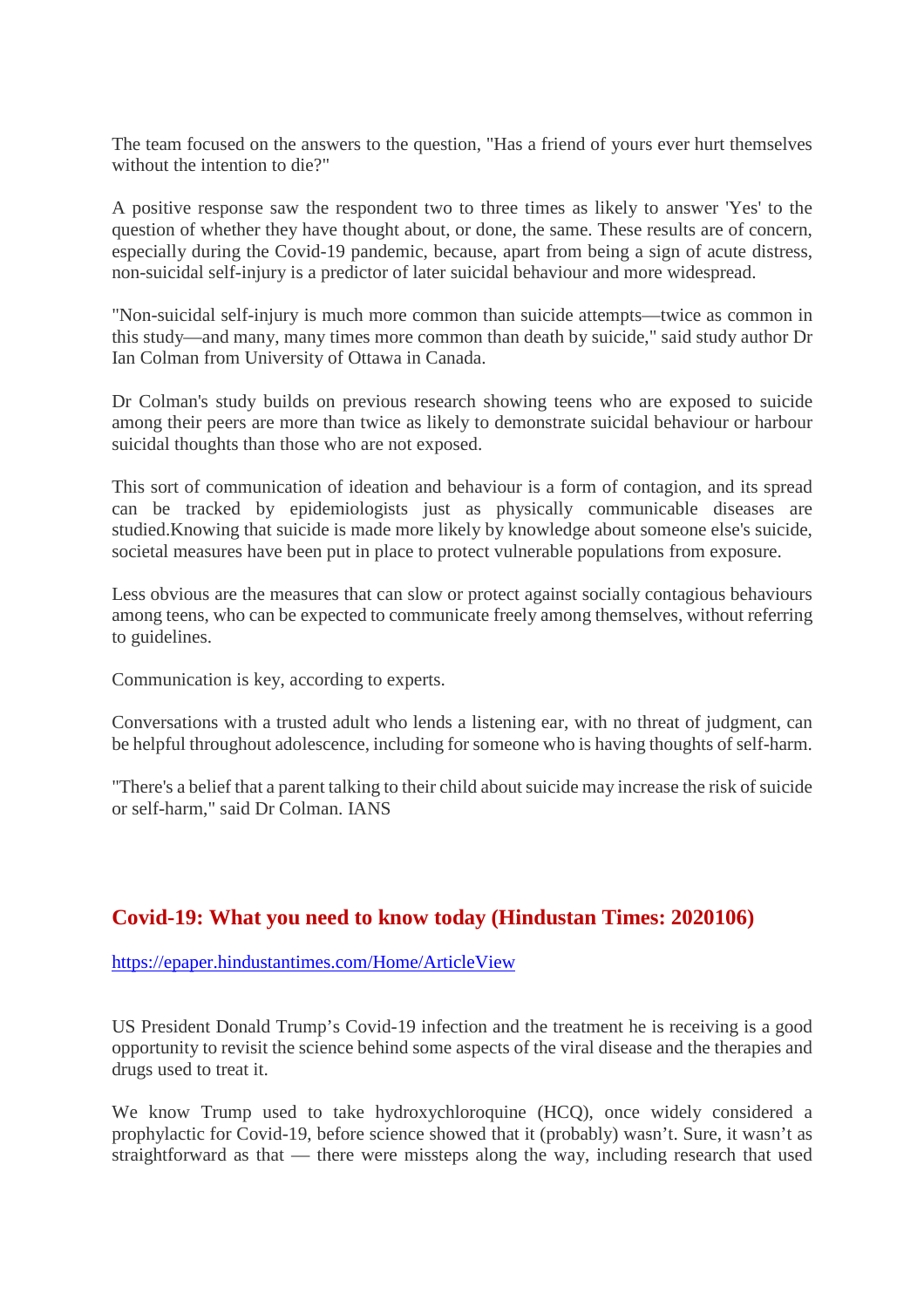dodgy data, but the current scientific thinking is that HCQ does not help prevent the coronavirus disease.

Trump admitted he had been taking HCQ for a few weeks in a May meeting that was widely reported. Interestingly, the details of his current medication released by his physician do not mention HCQ. They do mention zinc — considered by some to be a prophylactic against Covid-19, in particular, and a general immunity booster —but it isn't clear whether he has been taking this to ward off the coronavirus disease or it is part of his daily vitamin supplements (which, as we all know, the Americans are particularly big on).

In addition to this, we know Trump was put on oxygen at least once (although his blood oxygen level dropped twice). This is common in people with moderate Covid-19 infections. The condition is hypoxia, literally low oxygen, and is a sign of the infection starving the body of oxygen. Both anecdotal medical evidence and research has shown that, in some cases, Covid causes silent hypoxia — which means the patient doesn't exhibit the symptoms hypoxia usually comes with (including incoherence, which usually accompanies altitude sickness).

Trump's doctor also said the US President has been put on a dose of remdesivir. This is an injected antiviral which has been shown to benefit mild-to-moderate infections of Covid-19, in the early stages of hospitalisation. Patients get five shots of remdesivir as part of the treatment.

Interestingly, Trump's doctor also said the US President has been put on dexamethasone. This is a steroid whose use is recommended only in severe cases of Covid-19, and whose benefits have, again, been proved by research. It isn't clear why Trump is being given this if his infection is, as the White House claims, mild; nor is it clear whether dexamethasone can provide any relief at all to early-stage patients. Worryingly, we do not know if the steroid has any adverse effect when given to patients who do not really need it. Indeed, some media reports in the US have used this fact to ask whether the US President's infection is more severe than what is being claimed.

In a classic example of throwing the kitchen sink at the infection — I notice several doctors have actually used the same term — Trump's doctor has also revealed that the US President has taken an experimental antibody cocktail made by Regeneron. Previous editions of Dispatch have talked about Regeneron, whose cocktail of two monoclonal antibodies targets the spike proteins of the Sars-CoV2 virus. Keeping with the kitchen sink metaphor, it has been revealed that Trump received a more powerful dose of the cocktail (eight grams as compared to the 2.4 grams the company said was usually effective). The US President received this drug through the so-called "compassionate use" route, which allows for the use of experimental drugs that are yet to be approved (and do not even have an emergency-use clearance). Regeneron has released early data from a clinical trial underway that shows that the monoclonal antibody cocktail works in patients with no antibodies against Covid-19 and who are either asymptomatic or have a mild or moderate infection. It still isn't clear whether this treatment can work in the case of severe infections. That's a lot of treatment options.

So, is there anything left?

Well, China's Sinopharm disclosed recently that several hundred thousand people have already been injected with its experimental vaccines, and Russia has approved the Gamaleya Research Institute's Sputnik-V vaccine — but it is unlikely that the US President would allow himself be injected with an unproven vaccine from a rival power.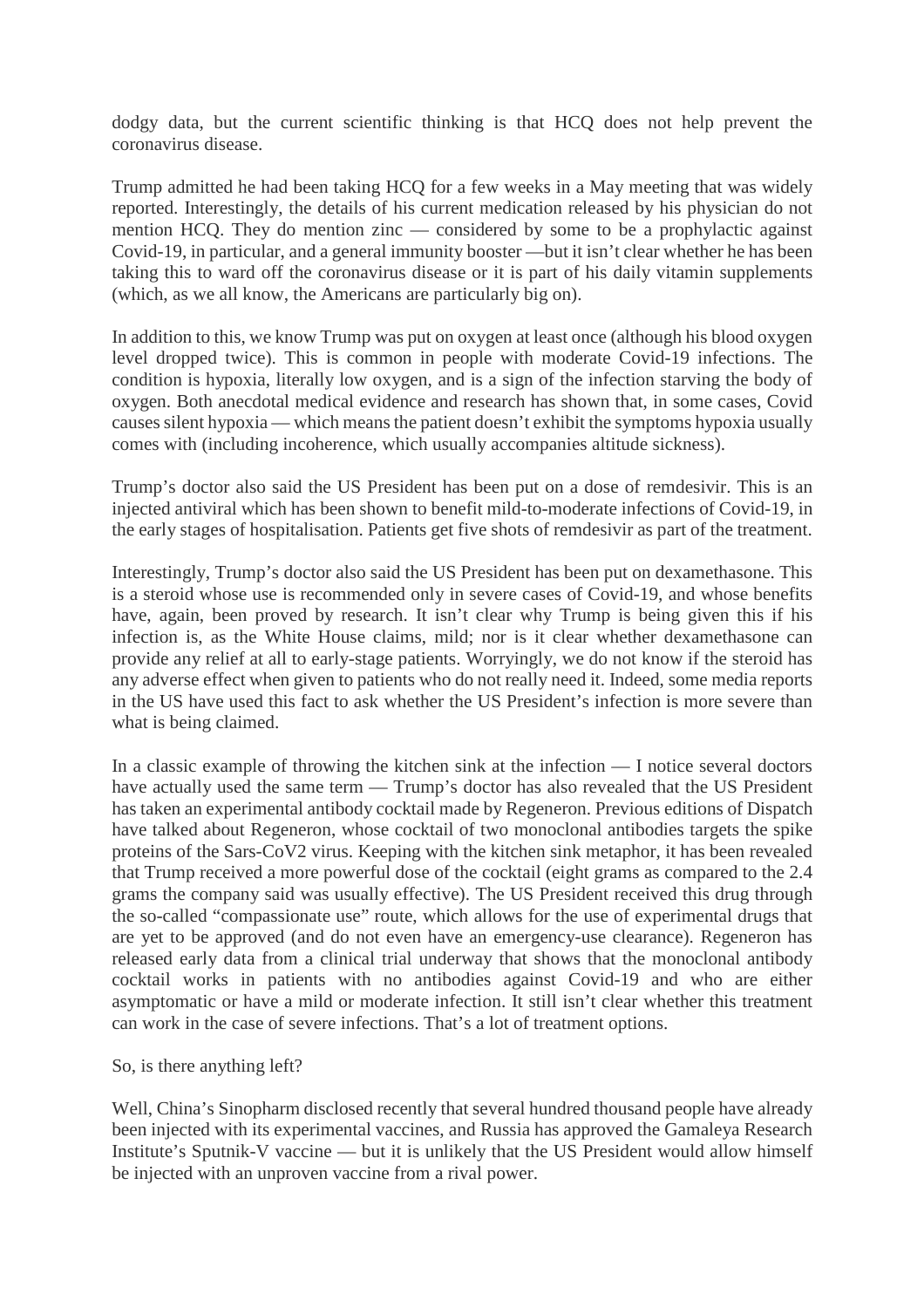The US drug regulator has also approved convalescent plasma therapy, and that too is a treatment option yet to be used by Trump's medical team. The US President has talked up plasma therapy in the past, despite a panel of experts put together by the US National Institutes of Health in early September saying more evidence is needed before plasma therapy can be recommended for Covid-19 patients.

#### **Pandemic peak**

#### **Pandemic peak: On Finance Ministry's report (The Hindu: 2020106)**

https://www.thehindu.com/opinion/editorial/pandemic-peak-on-finance-ministrysreport/article32776225.ece

The economy needs to be unlocked with caution, without resort to irrational optimism The Finance Ministry in a report said that while the pandemic was far from over in India, the country may be "past its peak" of the COVID-19 case load. It premised this on a declining case load from September 17-30 when the daily positive cases dipped from 90,000 to 83,000 a day. This, along with an increase in testing had led to a falling test-positivity (or the number of tests needed to find a positive case) and so was a sign that India ought to be 'further freeing up its economy.' The pandemic being past its peak in India is irrational optimism. Last week the chief of the Indian Council of Medical Research, while announcing the results of the second all-India serology survey, said only 7% of Indians had been exposed to the virus. The Health Minister too, referencing the same survey, said that India was "far from any sort of herd immunity." The decline from 90,000 cases a day to around 75,000 for over a fortnight is certainly welcome but can be deceptive. In the United States, daily cases steadily plummeted from 70,000 in July to 24,000 in September, to ascend again to 50,000 this week. India's test positivity is declining but not substantially. On September 23 it was 8.52% and as of October 4 had fallen to 8.29% — an improvement but not close to the World Health Organization-suggested safety barrier of less than 5%.

#### **COVID-19 vaccine**

#### **Weighing the costs: On COVID-19 vaccine (The Hindu: 2020106)**

https://www.thehindu.com/opinion/editorial/weighing-the-costs-the-hindu-editorial-on-covid-19-vaccine/article32726484.ece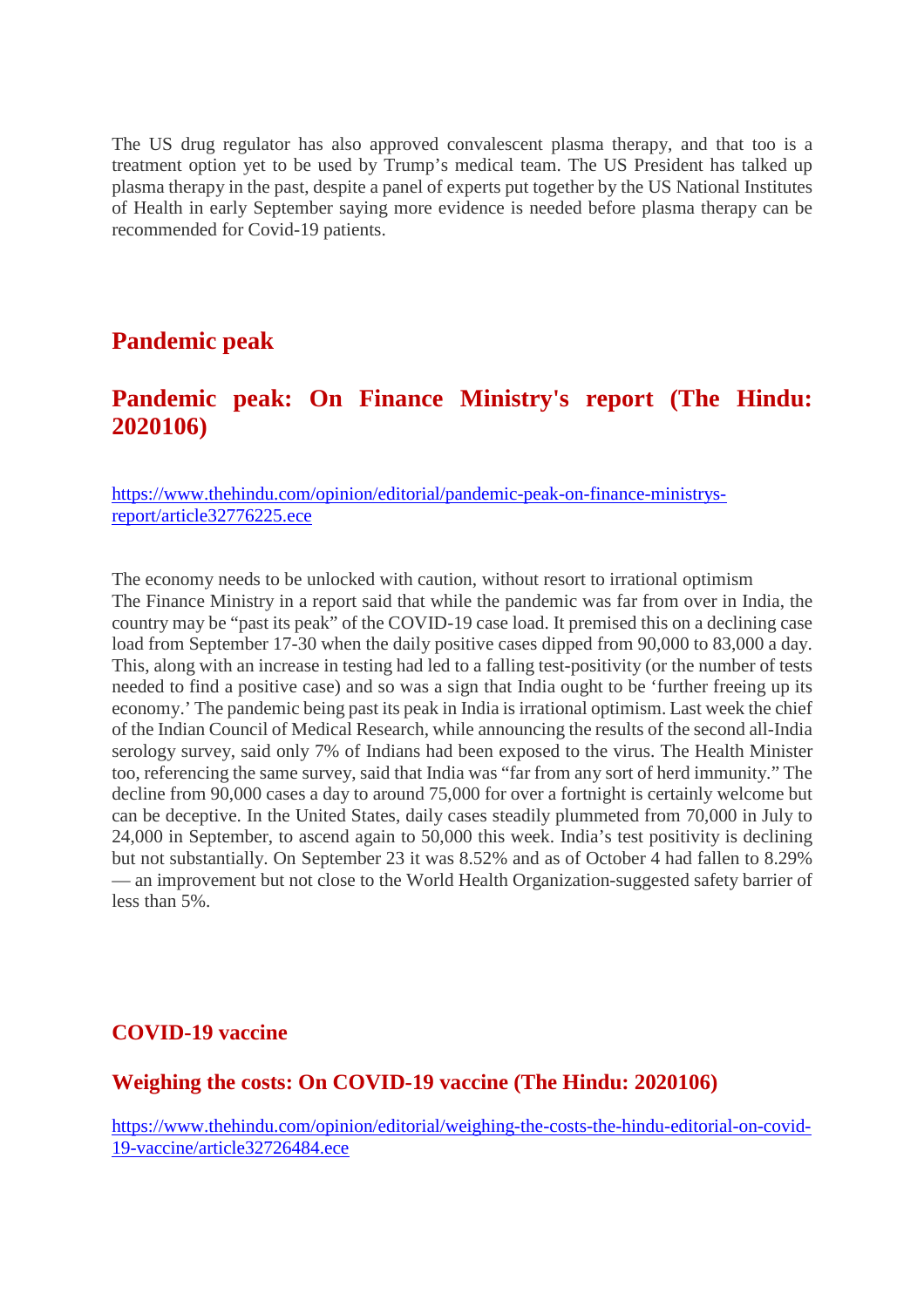A prohibitively expensive vaccine, besides being unacceptable, will do little good With over 6 million cases and the death toll from COVID-19 approaching 100,000, India is entering the first winter of the pandemic. Viral infections, particularly of the influenza variety, are also common at this time of the year and there may be new unknowns in the risks that lie ahead. However, another potential milestone approaches: the probable availability of a vaccine. Union Health Minister Harsh Vardhan, on multiple occasions has said that an India-made vaccine was likely to be available in "early 2021". The government already has an expert committee on vaccine distribution. Their job is to decide who gets the vaccine first, how many will be eligible for the early doses, what the costs would be, and whether there should be a cost at all for the majority of Indians, who anyway were the hardest hit by the pandemic in the summer. Storage and supply of vaccines are also problems as daunting as making one and pose complex challenges in India. The government is yet to make its policy on distribution explicit but the current thinking appears to be that nobody would be denied a vaccine on the grounds of affordability. There is even discussion that a vaccine may be available via the national immunisation programme. This initiative currently offers at least nine vaccines for preventable diseases free for children and pregnant women. The pandemic's global nature has meant that even the quest for a vaccine is international. The GAVI Covax alliance has emerged as the largest coordinator of vaccine development as well as distribution of a probable vaccine. Based on a combination of payments by 78 high-income countries and donations, the GAVI Covax aims to ensure that between 15-20% of every country's population, or at least their most vulnerable, are able to be inoculated first.

#### **Mental health**

#### **Caring for others is a key driver in getting people to use chatbots for mental health (The Hindu: 2020106)**

A new study from North Carolina State University and Syracuse University assessed what would motivate people to use chatbots for mental health services.

The researchers found that users' desire to help others with mental health problems was a more powerful driver than seeking help for their own problems.

"We saw a sharp increase in mass shootings in the U.S. in recent years, and that can cause increases in the need for mental health services. And automated online chatbots are an increasingly common tool for providing mental health services - such as providing information or an online version of talk therapy," says Yang Cheng, first author of the study and an assistant professor of communication at NC State.

"But there has been little work done on the use of chatbots to provide mental health services in the wake of a mass shooting. We wanted to begin exploring this area, and started with an assessment of what variables would encourage people to use chatbots under those circumstances," added Cheng.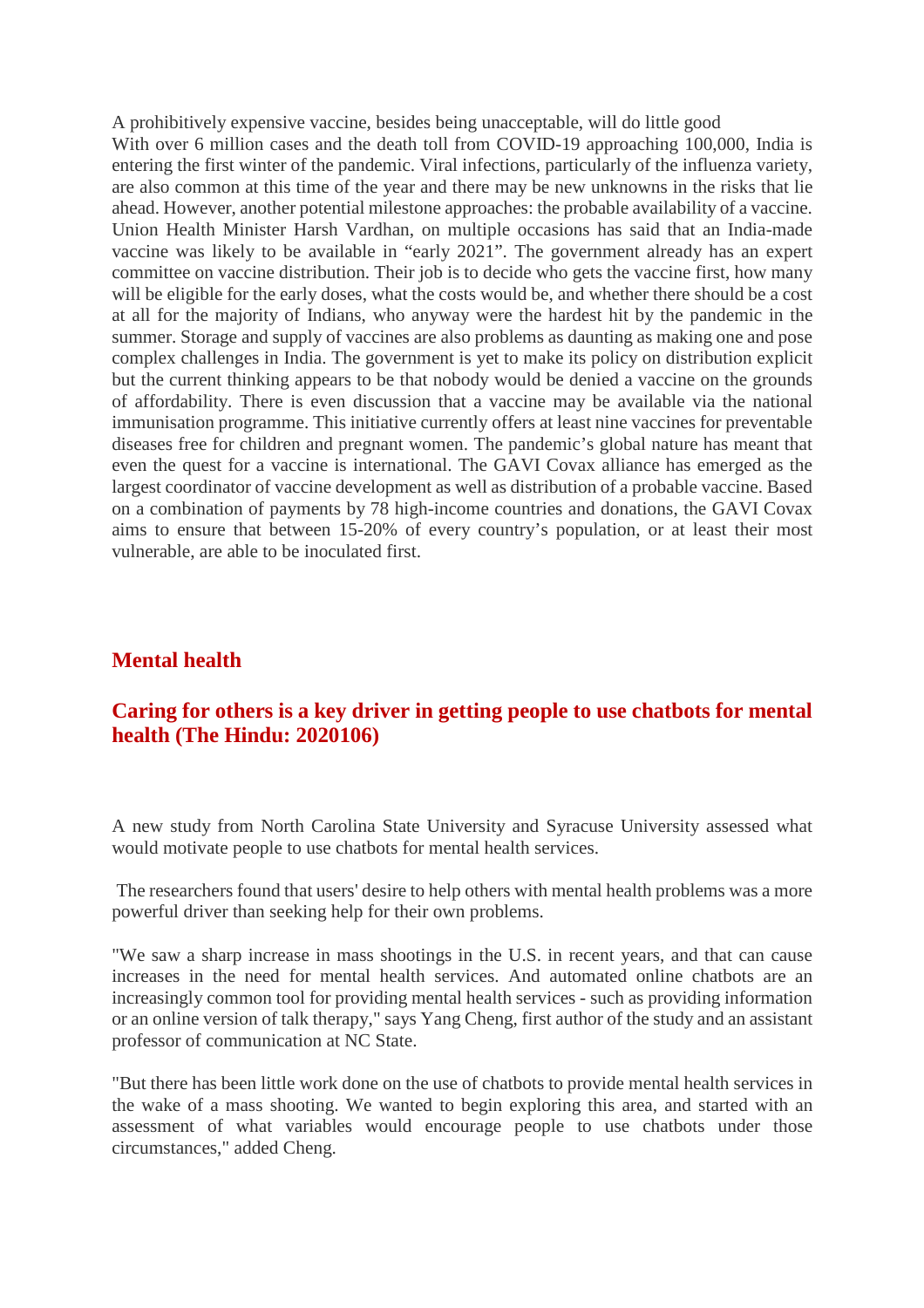The researchers conducted a survey of 1,114 U.S. adults who had used chatbots to seek mental health services at some point prior to the study.

Study participants were given a scenario in which there had been a mass shooting, and were then asked a series of questions pertaining to the use of chatbots to seek mental health services in the wake of the shooting.

The survey was nationally representative and the researchers controlled for whether study participants had personal experiences with mass shootings.

The researchers found a number of variables that were important in driving people to chatbots to address their own mental health needs. For example, people liked the fact that chatbots were fast and easy to access, and they thought chatbots would be good sources of information.

The study also found that people felt it was important for chatbots to be humanlike, because they would want the chatbots to provide emotional support.

But researchers were surprised to learn that a bigger reason for people to use chatbots was to help other people who were struggling with mental health issues.

"We found that the motivation of helping others was twice as powerful as the motivation of helping yourself," Cheng said.

Helping others, in this context, would include talking to a chatbot in order to help a loved one experiencing mental illness from getting worse; finding ways to encourage the loved one to access the chatbot services; or to demonstrate to the loved one that the services are easy to use.

"Our study offers detailed insights into what is driving people to access mental health information on chatbot platforms after a disaster, as well as how they are using that information," Cheng said.

"Among other applications, these findings should be valuable for the programmers and mental healthcare providers who are responsible for developing and deploying these chatbots," added Cheng.

#### **E-cigarettes**

#### **Parents remain in the dark when kids use e-cigarettes (New Kerala: 2020106)**

https://www.newkerala.com/news/2020/176379.htm

Most parents know or suspect when their kids smoke but they are much more likely to be in the dark if the child uses electronic-cigarettes, commonly known as e-cigarettes, says a study.

Parents or guardians were substantially less likely to report knowing or suspecting that their child had used tobacco if the child used only e-cigarettes, or smokeless tobacco, compared to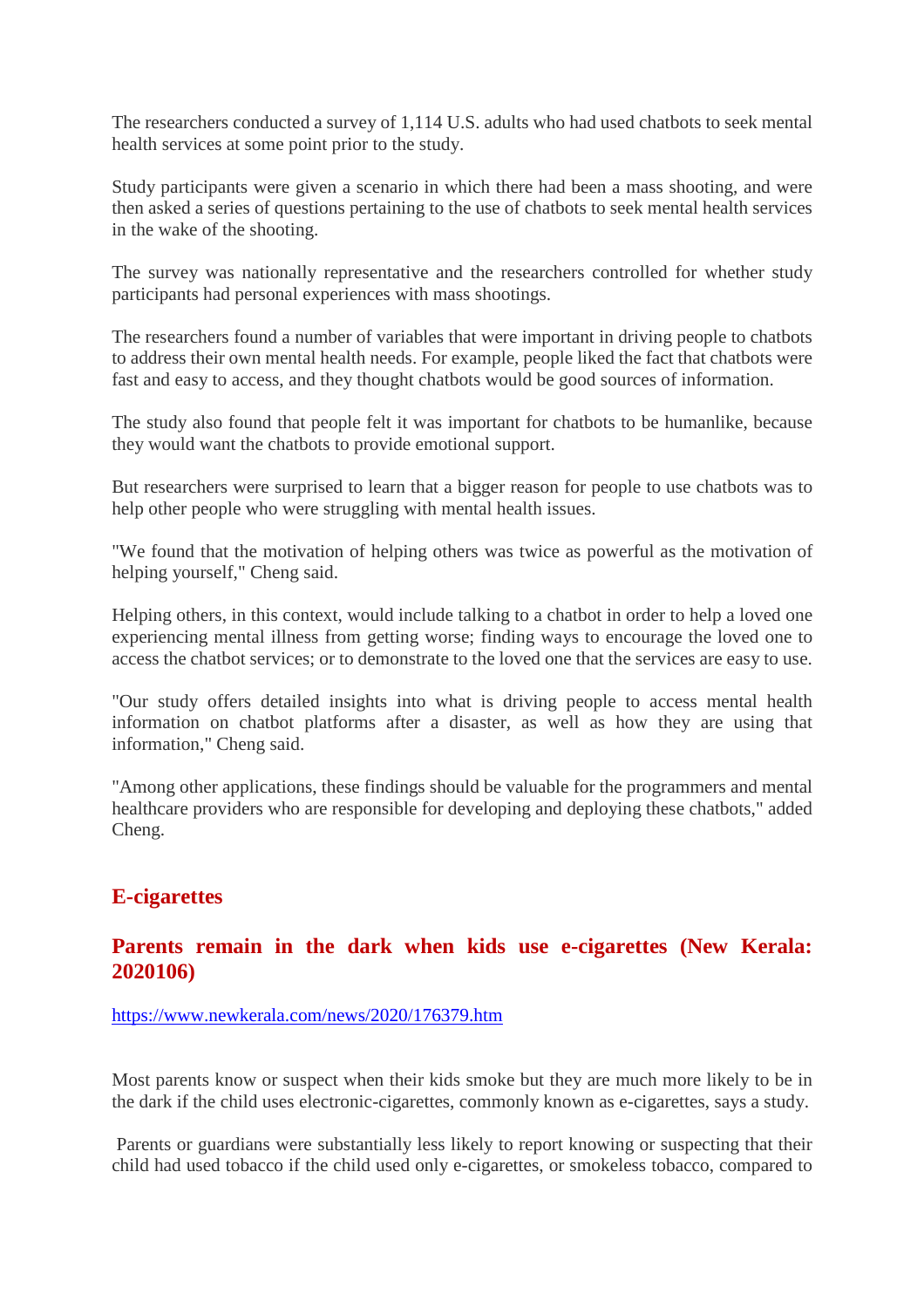smoking cigarettes or using multiple tobacco products, showed the findings published in the journal Pediatrics.

The researchers also found that when parents set strong household rules about not using tobacco -- applying to all residents -- their children were less likely to start tobacco use.

Just talking to kids about not smoking was far less effective.

"We know that tobacco-free homes are a key tool to help prevent smoking by kids," said corresponding and senior author Benjamin Chaffee, Associate Professor at the University of California San Francisco's school of dentistry.

"What studies haven't examined is how tobacco-free homes stack up against other approaches and how much tobacco-free home rules might help with other tobacco products beyond smoking."

Teenagers living in homes with the strictest rules prohibiting tobacco use were 20-26 per cent less likely to start using tobacco, compared to youth living in the most permissive homes, said the study which tracked more than 23,000 participants in the US aged 12 to 17 years old.

In addition to cigarettes and e-cigarettes, the study looked at non-cigarette combustible products (including cigars, pipes, hookahs, and bidis), and smokeless tobacco (including snuff, chewing tobacco, snus, and dissolvable tobacco).

It found that parents were more likely to know or suspect that their child was using a tobacco or nicotine product if the child was older, male, identified as white, and lived with a tobacco user, as well as if the parents were less educated.

#### **Mental health services**

#### **COVID-19 disrupted mental health services in most countries despite high demand: WHO (New Kerala: 2020106)**

A survey by the World Health Organization (WHO) on the impact of the COVID-19 pandemic shows that mental health services have been disrupted in 93 per cent of countries despite increased demands, Devora Kestel, the director of WHO's Department of Mental Health and Substance Use, said on Monday.

The WHO official specified that the survey was conducted in 130 countries across WHO's six regions from June to August 2020.

"The results are in a way confirming what we understood from previous preliminary surveys that indicated that now in almost 90 per cent of countries, 89, to be precise, per cent of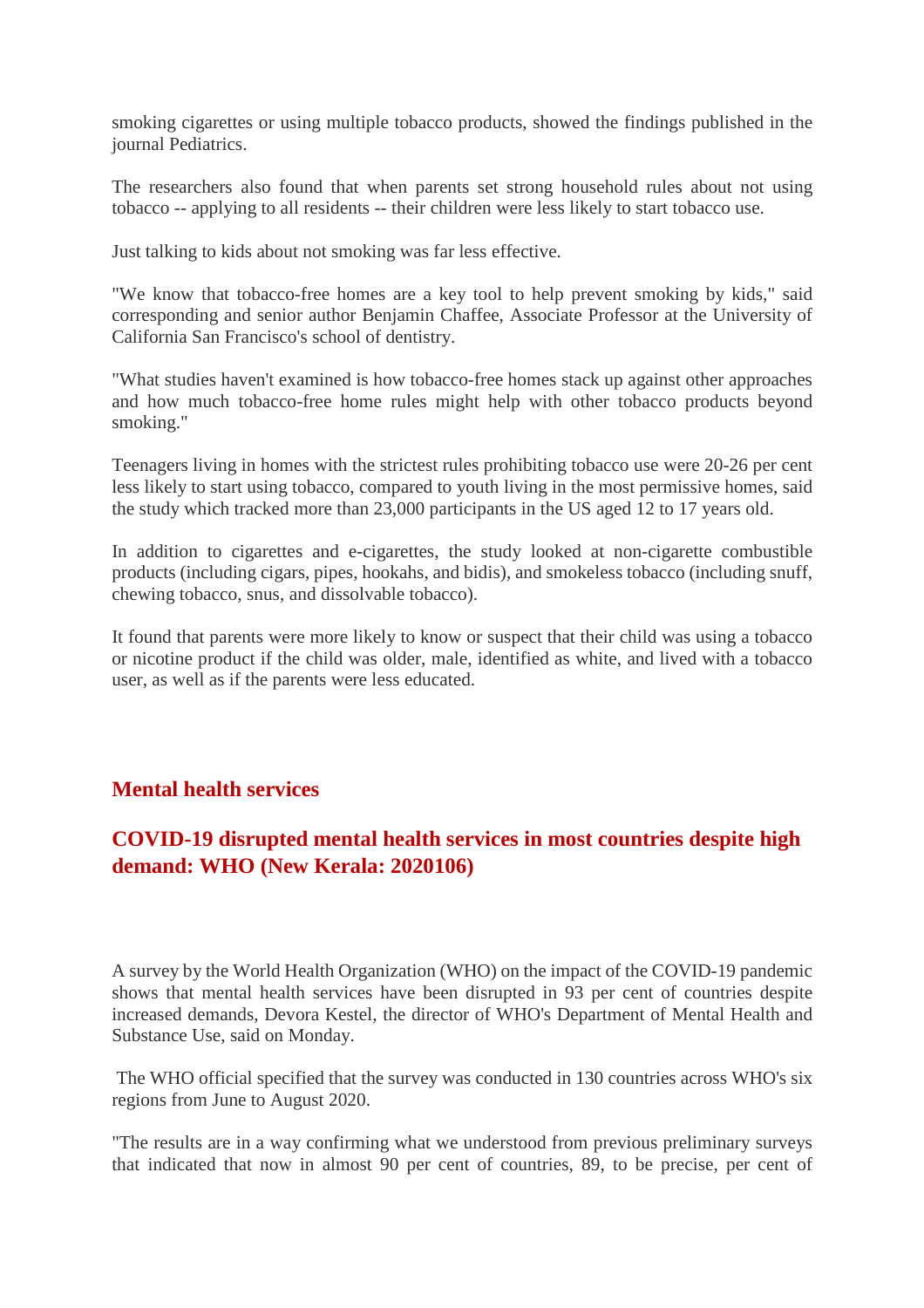countries, do have a national mental health and psychological support plans, but only 17 per cent of them do have funding allocated to implement those plans. We have also found that only 7 per cent of countries confirm no disruption of services, which means that in 93 per cent of countries some kind of disruptions took place," Kestel told a virtual briefing.

According to the WHO official, there has been a continuation of inpatient services despite the pandemic, but outpatient services were most affected.

"In terms of geographical location, I would say that the most evident distinction is among highincome countries or middle-to-high income countries versus low-income countries, where you see better coverage in some cases in high-income countries rather than in low-income countries," Kestel said.

She underlined that mental health services have been historically underfunded.

#### **Nature's healing powers**

#### **Harnessing nature's healing powers innovative herbal solutions to your health concerns (New Kerala: 2020106)**

https://www.newkerala.com/news/2020/176337.htm

The incessant pursuit of development has accelerated life's pace. As a result, health concerns have moved down our priority list.

To compensate, the age of innovation has also successfully reconnected us to our roots. With the advent of increasing health awareness, Ayurveda, the holy grail of natural medicine has seen a tremendous rise in consumers across the globe.To put it concisely, Ayurveda is the future of medicine. It's a revelation that works not only on therapeutic levels but also brings out the essence of our country.

Emanating a familiar feeling and deeply rooted in the country's oldest traditions, this branch of authentic natural medicine is your safest bet. With zero side effects and comprehensive all round action on all health problems, it has emphasised on the importance of natural therapeutics.Pioneered by Dr MS Basu, a man who revolutionized eye care and treatment with his path-breaking Isotine Eye Drops, Jagat Pharma is one of the most prominent names in Ayurvedic medicine.

Dr Basu possesses a plethora of degrees such as BAMS (Kanpur), MRSH (England), FOPG (New Delhi) and MAGS (USA) to name a few.

Not only that, he is also the recipient of several prestigious awards including Award for Excellence in Ayurvedic Ophthalmology by Health Minister of India, JP Nadda and Dr Jitendra Singh, Minister of State (PMO), EUP Ratna Award by Minister Nitin Gadkari, Awards for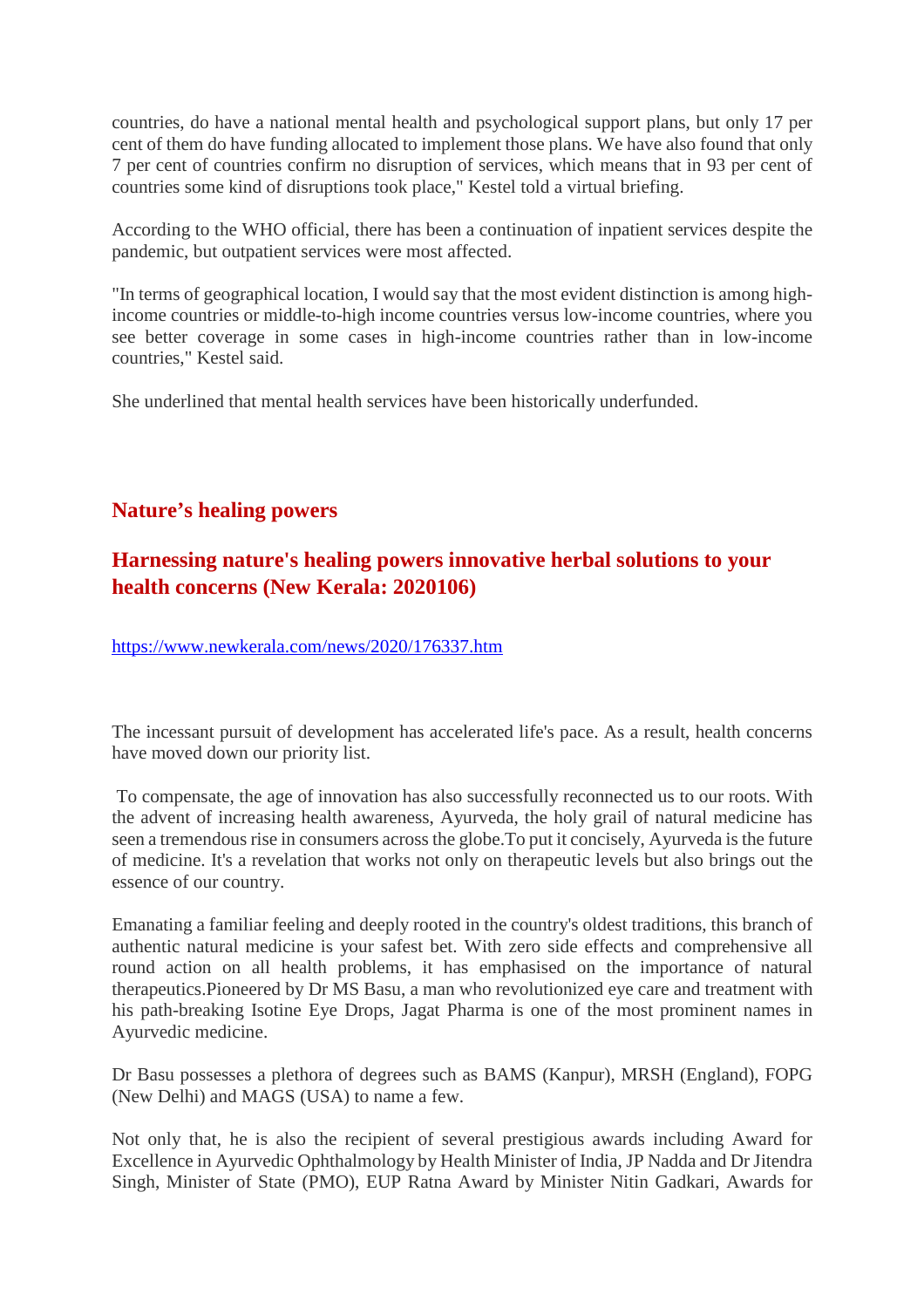Excellence in Ayurvedic Practice by Union Minister of State Ayush, Shripad Yesso Naik and Award for Excellence in Pharmaceuticals by Union Information and Broadcasting Minister, Rajya Vardhan Singh Rathore.The company is grounded in Bareilly, UP (India), with a service legacy of 35 years committed to research on herbs and remedies.

With premier infrastructure and experienced Researchers, the organization is devoted to creating herbal solutions and medicines for all health needs.

Now, under his guidance, more products; Bansa (for cough and respiratory tract infection) and White Free (for Leucorrhoea or White Discharge) have marked their presence in the Ayurvedic sphere. By taking over the reins of the vision that promises to rid the world of blindness, the Chief Executive Officer, Dr Mandeep Basu frontlines a team of highly dedicated and qualified professionals who work relentlessly and earnestly to offer supreme quality herbal medicines to consumers under Jagat Pharma.

With a Bachelor's Degree in Ayurvedic Medicine and Surgery (BAMS), and Diploma in Optometry (D Opt) from Lucknow, he is a certified Eye Specialist and an experienced Ayurvedic consultant. Dr Mandeep has also taken up the responsibility of personally administering the marketing and distribution of Isotine and its communication across all media platforms.The Ayurvedic pharmaceutical company offers a range of three highly specialized products; the cough syrup 'Isotine', 'Bansa', and 'Whitefree'.The success story of Isotine is perhaps what consolidated Jagat Pharma's position as a pre-eminent Ayurvedic company. Isotine Eye Drops, an ayurvedic solution based on rare herbs and bhasmas, assures 100 per cent natural remedy with zero side effects. Dr Basu's ingenious discovery relieves incurable retinal eye diseases such as cataract, glaucoma, macular degeneration, diabetic retinopathy as well as eye stress and computer screen strain effectively while also helping in improving the vision.

It is filled with the goodness of wholesome natural ingredients such as Mint, Tankana purified, Yashed Bhasma purified and Tuth bhasma purified which strengthens eye muscles and restores their immunity, hence uprooting the very cause behind cataract and several other eye problems.

Isotine is also extremely helpful in minimal focal powers for far and nearsighted issues.Ayurveda empowers the world with vision https//www.youtube.com/watch?v=YZpyUNXj7tA and feature=youtu.beDr Basu's Bansa Cough Syrup is an effective Ayurvedic formulation that helps treat respiratory tract infections and common cough and cold. It is equipped with anti-diabetic, anti-acidic, anti-viral and anticonvulsant properties and works as a bronchodilator, a cardiac stimulant, and an antispasmodic agent.

The non-toxic, non-alcoholic and non- sedative cough syrup provides the best results with zero side effects.

Brimming with natural herbs such as Sunthi, Mulethi, Ajwain and Tulsi, Bansa is undeniably an impeccable invention to fight off cough and respiratory tract infections.A radical innovation in the feminine hygiene segment, Jagat Pharma's White Free is a medically proven researchbased ayurvedic preparation for treating non-specific adjuvant Leucorrhoea, commonly known as white discharge.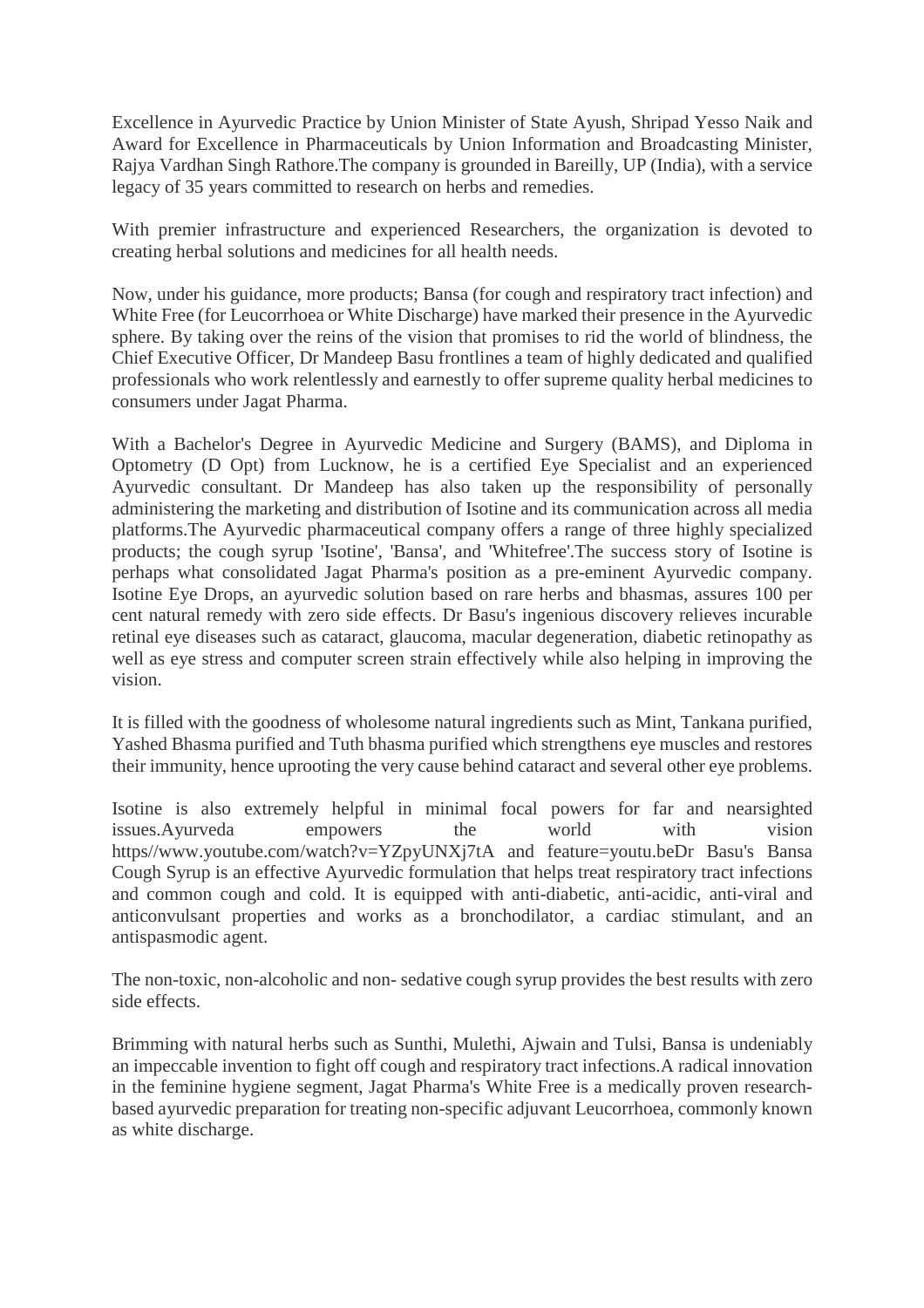It is augmented with calcium and contains a selective combination of herbs such as Ashoka, Sahajan, Sitawari, Guduchi, Jaiphal etc. thus working as an anti-inflammatory medicine and an analgesic that enriches and rejuvenates your body.

It is also immensely helpful in solving the vaginal pH imbalance (that is supposed to remain at a normal range of 3.5 to 4.5).Established as a leading name in healthcare, Jagat Pharma's arsenal of achievements is rather impressive.Awards and Achievements

\* Award for excellence in Ayurvedic Ophthalmology by Health Minister of India, JP Nadda and Dr Jitendra Singh, Minister of State (PMO).\* EUP Ratna Award by Minister Nitin Gadkari.\* Awards for excellence in Ayurvedic Practice by Union Minister of State Ayush, Shripad Yesso Naik.\* Award for excellence in Pharmaceuticals by Union Information and Broadcasting Minister, Rajya Vardhan Singh Rathore.\* Pride of India Award by Ambassador of Chicago and Slovenia.\* Award for Excellence in Ayurveda by Minister of Thailand.\* Rashtriya Gaurav Award by Central Program and Planning Minister.\* Award for Excellence in Ayurvedic Ophthalmology by Cabinet Minister Rita Bahuguna Joshi.\* Shaurya Excellence Award in Eye Care by UP Governor Ram Nayak.\* UP RATNA\* Asia's Best brand Award (Singapore) by PricewaterCoopers India.\* Excellence in Eye Care by UP Health Minister Sidharth Nath Singh.\* Youngest Entrepreneur Award by Vice President - of India, Venkaiah Naidu.\* Award for Excellence in Health Care Leadership Award 2017 by ABP News Health Awards.

This story is provided by BusinessWire India. ANI will not be responsible in any way for the content of this article.

#### **SARS-CoV-2**

#### **Study reveals dozens of mammals could be susceptible to SARS-CoV-2(New Kerala: 2020106)**

https://www.newkerala.com/news/2020/176304.htm

Numerous animals may be vulnerable to SARS-CoV-2, the virus that causes Covid-19, according to a large study modelling how the virus might infect different animals' cells, led by UCL researchers.

The study, published in Scientific Reports, reports evidence that 26 animals regularly in contact with people may be susceptible to infection.

The researchers investigated how the spike protein from SARS-CoV-2 could interact with the ACE2 protein it attaches to when it infects people.

The focus of the investigation was whether mutations in the ACE2 protein in 215 different animals, that make it different from the human version, would reduce the stability of the binding complex between the virus protein and host protein. Binding to the protein enables the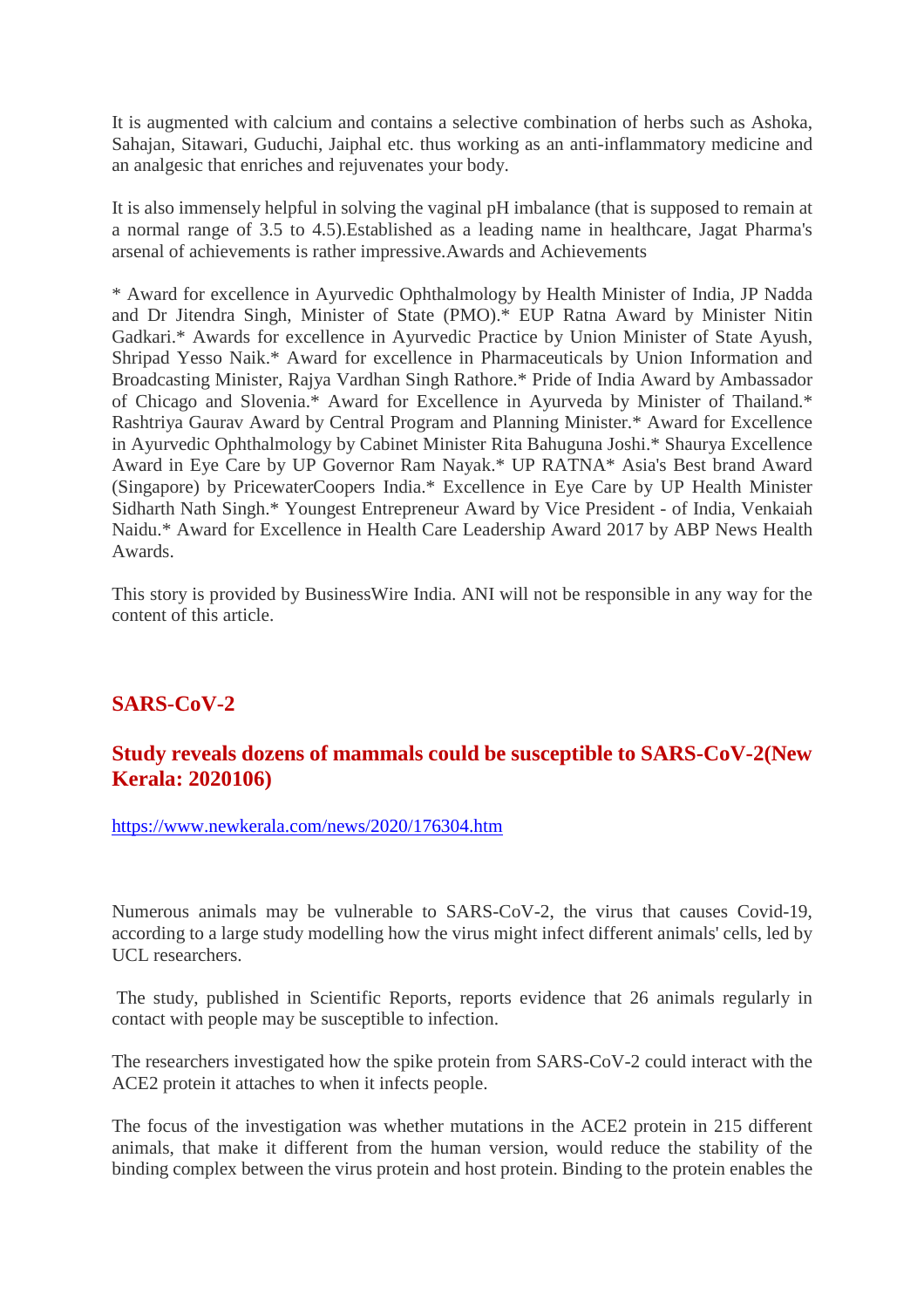virus to gain entry into host cells; while it is possible the virus might be able to infect animals via another pathway, it is unlikely based on current evidence that the virus could infect an animal if it cannot form a stable binding complex with ACE2.

The researchers found that for some animals, such as sheep and great apes (chimpanzee, gorilla, orangutan, and bonobo, many of which are endangered in the wild), the proteins would be able to bind together just as strongly as they do when the virus infects people. Some of the animals, such as sheep, have not yet been studied with infection tests, so this does not confirm that the animal can indeed be infected.

Lead author Professor Christine Orengo (UCL Structural and Molecular Biology) said "We wanted to look beyond just the animals that had been studied experimentally, to see which animals might be at risk of infection, and would warrant further investigation and possible monitoring.

"The animals we identified may be at risk of outbreaks that could threaten endangered species or harm the livelihoods of farmers. The animals might also act as reservoirs of the virus, with the potential to re-infect humans later on, as has been documented on mink farms."

The research team also performed more detailed structural analyses for certain animals, to gain a better understanding of how infection risks may differ across animal species. By comparing their findings to other experimental data, they set thresholds to predict which animals are at risk of infection, and which ones most likely cannot be infected.

They found that most birds, fish, and reptiles do not appear to be at risk of infection, but the majority of the mammals they reviewed could potentially be infected.

Professor Orengo added "The details of host infection and severity of response are more complex than just the interactions of the spike protein with ACE2, so our research is continuing to explore interactions involving other host-virus proteins."

The team's findings mostly agree with experiments conducted in living animals and with reported cases of infections. They predict possible infection in domestic cats, dogs, mink, lions, and tigers, all of which have had reported cases, as well as ferrets and macaques, which have been infected in laboratory studies.

First author, Su Datt Lam (UCL Structural and Molecular Biology and the National University of Malaysia) said "Unlike laboratory-based experiments, the computational analyses we devised can be run automatically and rapidly. Therefore, these methods could be applied easily to future virus outbreaks that, unfortunately, are becoming more common due to human encroachment into natural habitats."

Co-author Professor Joanne Santini (UCL Structural and Molecular Biology) said "To protect animals, as well as to protect ourselves from the risk of one day catching Covid-19 from an infected animal, we need large-scale surveillance of animals, particularly pets and farm animals, to catch cases or clusters early on while they're still manageable.

"It may also be important to employ hygiene measures when dealing with animals, similar to the behaviours we've all been learning this year to reduce transmission, and for infected people to isolate from animals as well as from other people